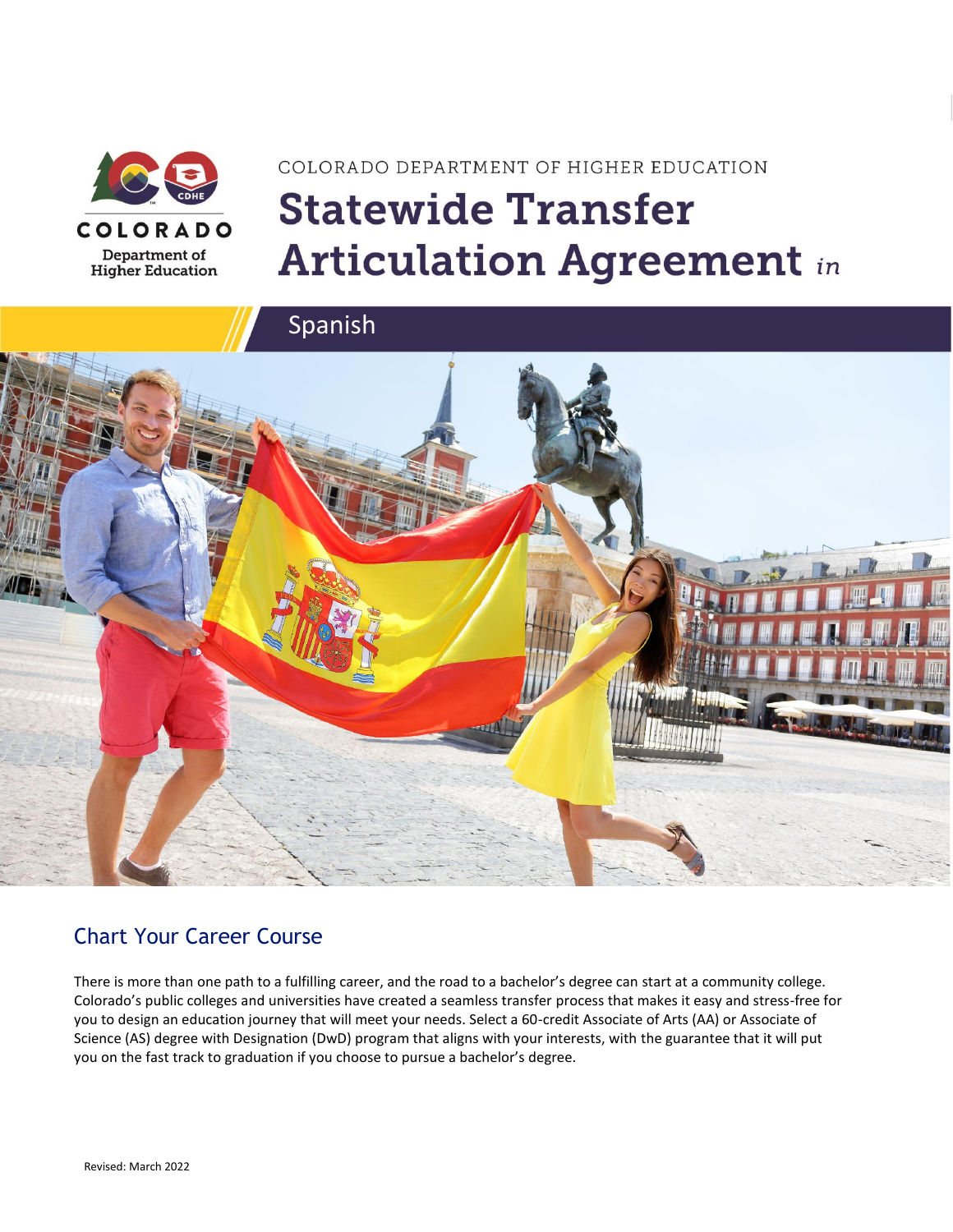# Introduction

¿Hablas español? If you have a passion for the Spanish language and culture, a degree program in Spanish will help you advance your skills and pursue a career in one of many fields where Spanish speakers are in high demand. Rapidly becoming one of the most widely spoken languages in the United States and across the world, Spanish is the official language of more than 20 countries with 450 million native speakers. Fluent Spanish speakers boast a highly marketable skill that can lead to career opportunities in a variety of areas, including commerce, hospitality, tourism, and education. Spanish teacher, foreign exchange trader, interpreter, and foreign correspondent are just a few of the professional roles that exist for Hispanophones, at home and abroad.

In an associate program in Spanish, you will be immersed in the Spanish language. This degree is transferable to universities offering a bachelor's degree in Spanish.

The first year of a Spanish program will include math and English courses to meet general education requirements. The completion of introductory math and English courses in your first year is proven to greatly increase the likelihood of crossing the graduation stage, boosting your momentum along the academic pathway you select. Other general education courses in your pathway will cover topics in Arts and Humanities, History, Social and Behavioral Sciences, and Natural and Physical Sciences.

Program-specific courses may begin as soon as your first semester. These courses will become more advanced as you move along your degree pathway. Through this sequence of courses, your ability to speak, understand, read, and write the Spanish language will grow and deepen. After completing a 60-credit associate degree, your degree pathway can continue with guaranteed transfer to a college that offers bachelor's degrees.

### **Degree Pathway**  Knowledge & Skills

- Spanish language
- Oral fluency
- Writing skills
- Translation skills
- Diverse cultures and histories
- Literary and artistic traditions
- Interpersonal communication
- **Collaboration**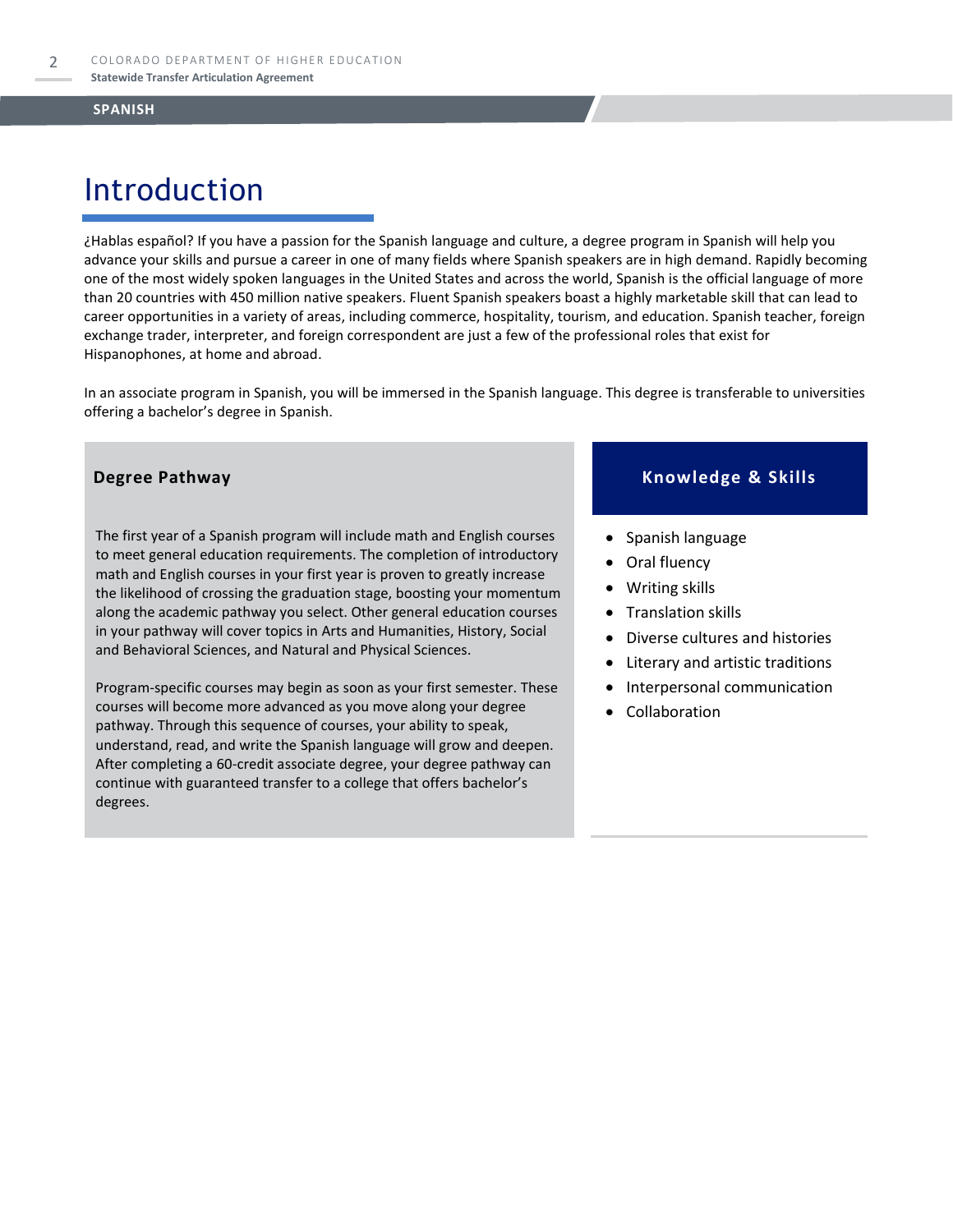# Participating Institutions

### **Earn an Associate Degree with Designation (DwD)**

*From one of these Colorado public community/junior colleges*

**Aims Community College** [A.A. Spanish] **Arapahoe Community College** [A.A. Spanish] **Colorado Mountain College** [A.A. Spanish] **Colorado Northwestern Community College** [A.A. Spanish] **Community College of Aurora** [A.A. Spanish]

**Community College of Denver** [A.A. Spanish] **Front Range Community College** [A.A. Spanish] **Otero College** [A.A. Spanish] **Pikes Peak Community College** [A.A. Spanish] **Red Rocks Community College** [A.A. Spanish]

### **Earn a Bachelor's Degree**

*From one of these Colorado public four-year institutions*

**Adams State University**  [B.A. Spanish]

**Colorado Mesa University**  [B.A. Spanish; Applies Professional Spanish or Literature & Language concentrations]

**Colorado State University-Ft Collins**  [B.A. Foreign Language & Literatures; Spanish concentration]

**Colorado State University-Pueblo**  [B.A. Foreign Language - Spanish]

**Fort Lewis College**  [B.A. Spanish Option] **Metropolitan State University of Denver**  [B.A. Modern Languages; Spanish concentration]

**University of Colorado Boulder**  [B.A. Spanish]

**University of Colorado Colorado Springs** [B.A. Spanish]

**University of Colorado Denver** [B.A. Spanish]

**University of Northern Colorado** [B.A. Spanish; Liberal Arts emphasis]

**Western Colorado University** [B.A. Spanish]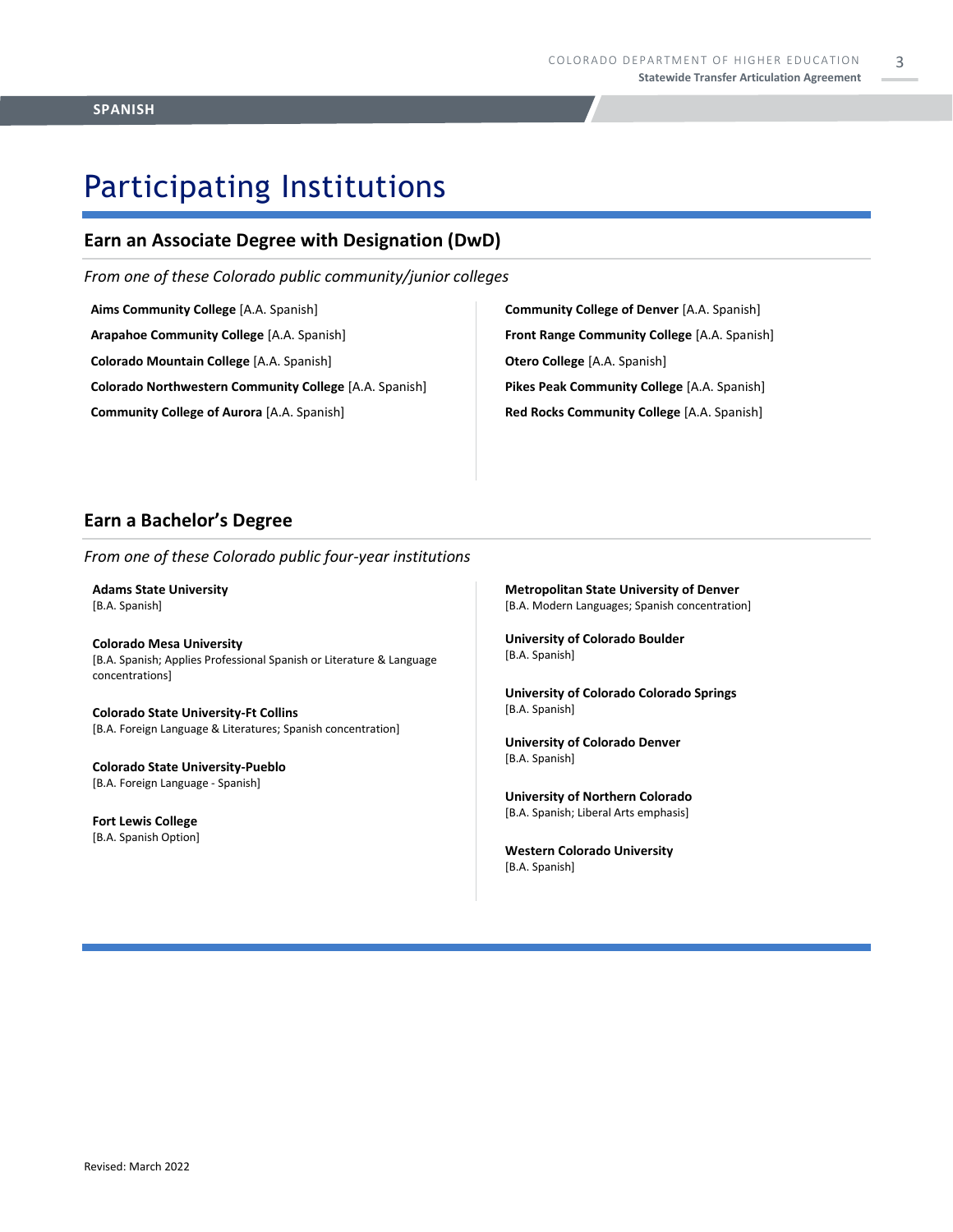# Prescribed Curriculum

## SPANISH

| Required Courses that Fulfill General Education Requirements<br><b>34 CREDIT HOURS</b> |                               |                                                                                                     |                                                                                                                                                                                |  |
|----------------------------------------------------------------------------------------|-------------------------------|-----------------------------------------------------------------------------------------------------|--------------------------------------------------------------------------------------------------------------------------------------------------------------------------------|--|
|                                                                                        | <b>Credit</b><br><b>Hours</b> | <b>Community College</b><br>Course No.                                                              | <b>Course Title or Category</b>                                                                                                                                                |  |
| (Written)<br><b>Communication</b>                                                      | 6                             | ENG 121/1021 and<br>ENG 122/1022 OR<br>ENG 122/1022 and a<br>GT Pathways<br>approved CO3<br>courses | English Composition I (GT-CO1) and English Composition (GT-CO2)<br><b>OR</b><br>English Composition II (GT-CO2) and a GT Pathways approved CO3<br>course (GT-CO3)              |  |
| <b>Mathematics</b>                                                                     | 3                             |                                                                                                     | One GT Pathways Mathematics course (GT-MA1), prefer MAT<br>120/1240 Mathematics for Liberal Arts                                                                               |  |
| <b>Arts &amp; Humanities</b>                                                           | 3                             | SPA 211/2011*                                                                                       | Spanish Language III (GT-AH4)                                                                                                                                                  |  |
|                                                                                        | 3                             | SPA 212/2012*                                                                                       | Spanish Language IV (GT-AH4)                                                                                                                                                   |  |
|                                                                                        | 3                             |                                                                                                     | One GT Pathways Arts & Humanities courses (GT-AH1, GT-AH2,<br>GT-AH3, GT-AH4)                                                                                                  |  |
| <b>History</b>                                                                         | 3                             | HIS 244/2200                                                                                        | History of Latin America OR another GT Pathways History course<br>(GT-HI1) focusing on the Spanish-speaking world (non-U.S.) OR<br>another GT Pathways non-U.S. History course |  |
| Social &<br><b>Behavioral Sciences</b>                                                 | 6                             |                                                                                                     | Two GT Pathways Social & Behavioral Sciences courses (GT-SS1,<br>GT-SS2, GT-SS3)                                                                                               |  |
| <b>Natural &amp;</b><br><b>Physical Sciences</b>                                       | 7                             |                                                                                                     | Two GT Pathways Natural & Physical Sciences courses (GT-SC1; GT-<br>$SC2$ ); one of these courses must have the required laboratory ( $GT$ -<br>SC1                            |  |

| <b>Additional Required Courses**</b> |                               |                 | 13 CREDIT HOURS                       |
|--------------------------------------|-------------------------------|-----------------|---------------------------------------|
|                                      | <b>Credit</b><br><b>Hours</b> | Course No.      | <b>Course Title</b>                   |
|                                      | 5                             | SPA 111/1011*** | Spanish Language I                    |
|                                      |                               | SPA 112/1012*** | Spanish Language II                   |
|                                      | 3                             | COM 115/1150 OR | Public Speaking (recommended) OR      |
|                                      |                               | COM 125/1250    | Interpersonal Communications (GT-SS3) |

### Electives\*\*\*\* 13 CREDIT HOURS

Total **60** CREDIT HOURS

\*Those students who have a higher proficiency level than is required for SPA 211/2011 or 212/2012 should substitute other Arts & Humanities courses. Heritage speakers may want to substitute SPA 261/2061 (Grammar-Heritage Lang Speaker) and SPA 262/2062 (Comp-Heritage Lang Speaker), if available. \*\*Please note: if these credits are *not* required for the *major* at a receiving 4-year institution, they will be applied to the bachelor's degree as *elective credit* toward *graduation*. Please check with the receiving institution to determine in which way these courses will be applied.

\*\*\*SPA 111/1011 and/or SPA 112/1012 may be waived, based on a student's proficiency level. Students should consult a departmental advisor at the 4 year college or university.

\*\*\*\*Suggested courses: 200/2000-level Spanish courses; courses outside the Spanish department with content related to the Spanish-speaking world.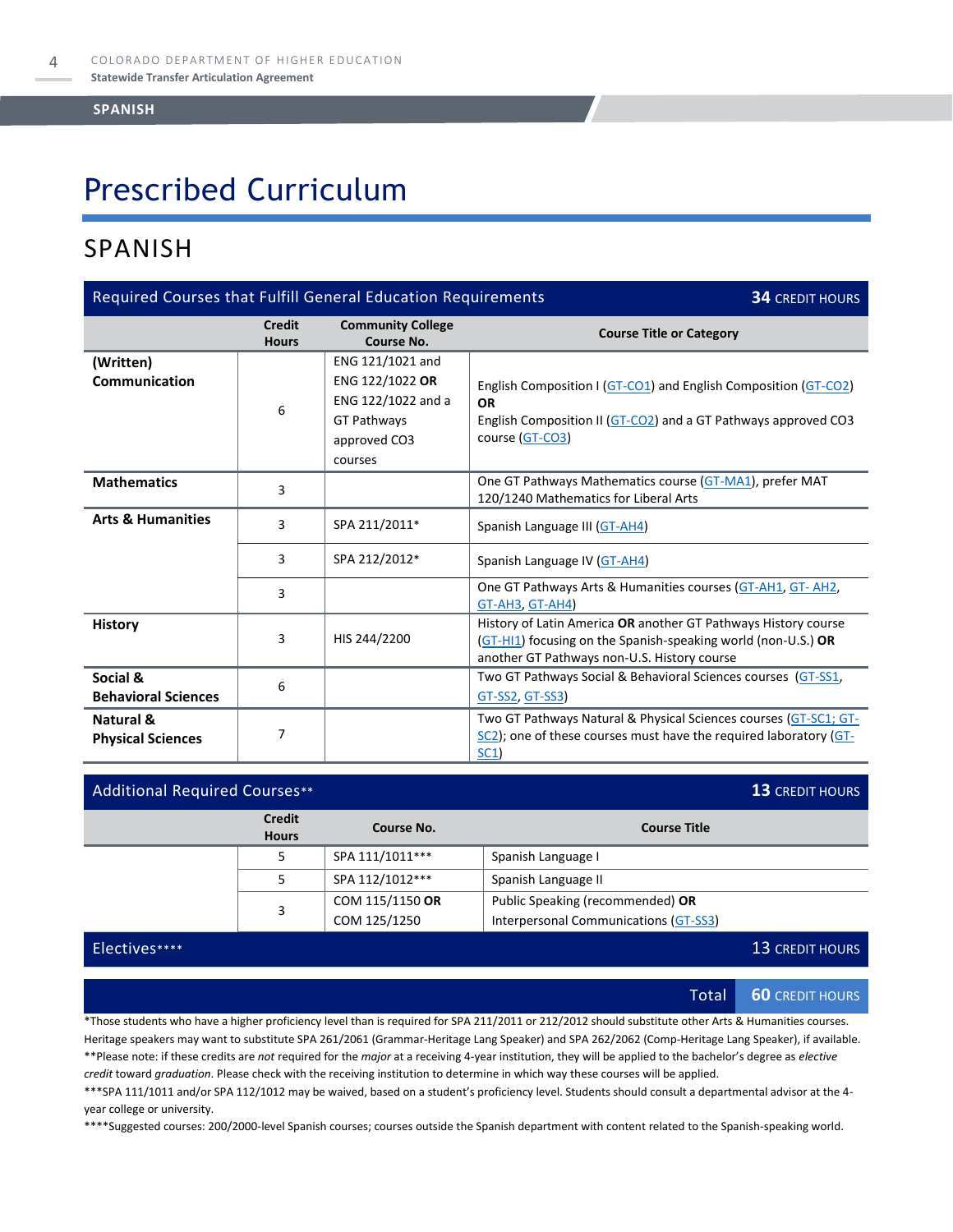# Course Planner

## SPANISH DEGREE PLAN

### STUDENT NAME

| Institution:                   |                   |                     |                     |                  |  |
|--------------------------------|-------------------|---------------------|---------------------|------------------|--|
| Semester                       | <b>Course No.</b> | <b>Course Title</b> | <b>Credit Hours</b> | <b>Completed</b> |  |
|                                |                   |                     |                     |                  |  |
|                                |                   |                     |                     |                  |  |
|                                |                   |                     |                     |                  |  |
|                                |                   |                     |                     |                  |  |
|                                |                   |                     |                     |                  |  |
|                                |                   |                     |                     |                  |  |
| <b>Total Credits Completed</b> |                   |                     |                     |                  |  |

| Institution:                   |                   |                     |                     |                  |  |
|--------------------------------|-------------------|---------------------|---------------------|------------------|--|
| Semester                       | <b>Course No.</b> | <b>Course Title</b> | <b>Credit Hours</b> | <b>Completed</b> |  |
|                                |                   |                     |                     |                  |  |
|                                |                   |                     |                     |                  |  |
|                                |                   |                     |                     |                  |  |
|                                |                   |                     |                     |                  |  |
|                                |                   |                     |                     |                  |  |
|                                |                   |                     |                     |                  |  |
| <b>Total Credits Completed</b> |                   |                     |                     |                  |  |

| Institution:                   |                   |                     |                     |                  |  |
|--------------------------------|-------------------|---------------------|---------------------|------------------|--|
| Semester                       | <b>Course No.</b> | <b>Course Title</b> | <b>Credit Hours</b> | <b>Completed</b> |  |
|                                |                   |                     |                     |                  |  |
|                                |                   |                     |                     |                  |  |
|                                |                   |                     |                     |                  |  |
|                                |                   |                     |                     |                  |  |
|                                |                   |                     |                     |                  |  |
|                                |                   |                     |                     |                  |  |
| <b>Total Credits Completed</b> |                   |                     |                     |                  |  |

| Institution:                   |                   |                     |                     |                  |  |
|--------------------------------|-------------------|---------------------|---------------------|------------------|--|
| Semester                       | <b>Course No.</b> | <b>Course Title</b> | <b>Credit Hours</b> | <b>Completed</b> |  |
|                                |                   |                     |                     |                  |  |
|                                |                   |                     |                     |                  |  |
|                                |                   |                     |                     |                  |  |
|                                |                   |                     |                     |                  |  |
|                                |                   |                     |                     |                  |  |
|                                |                   |                     |                     |                  |  |
| <b>Total Credits Completed</b> |                   |                     |                     |                  |  |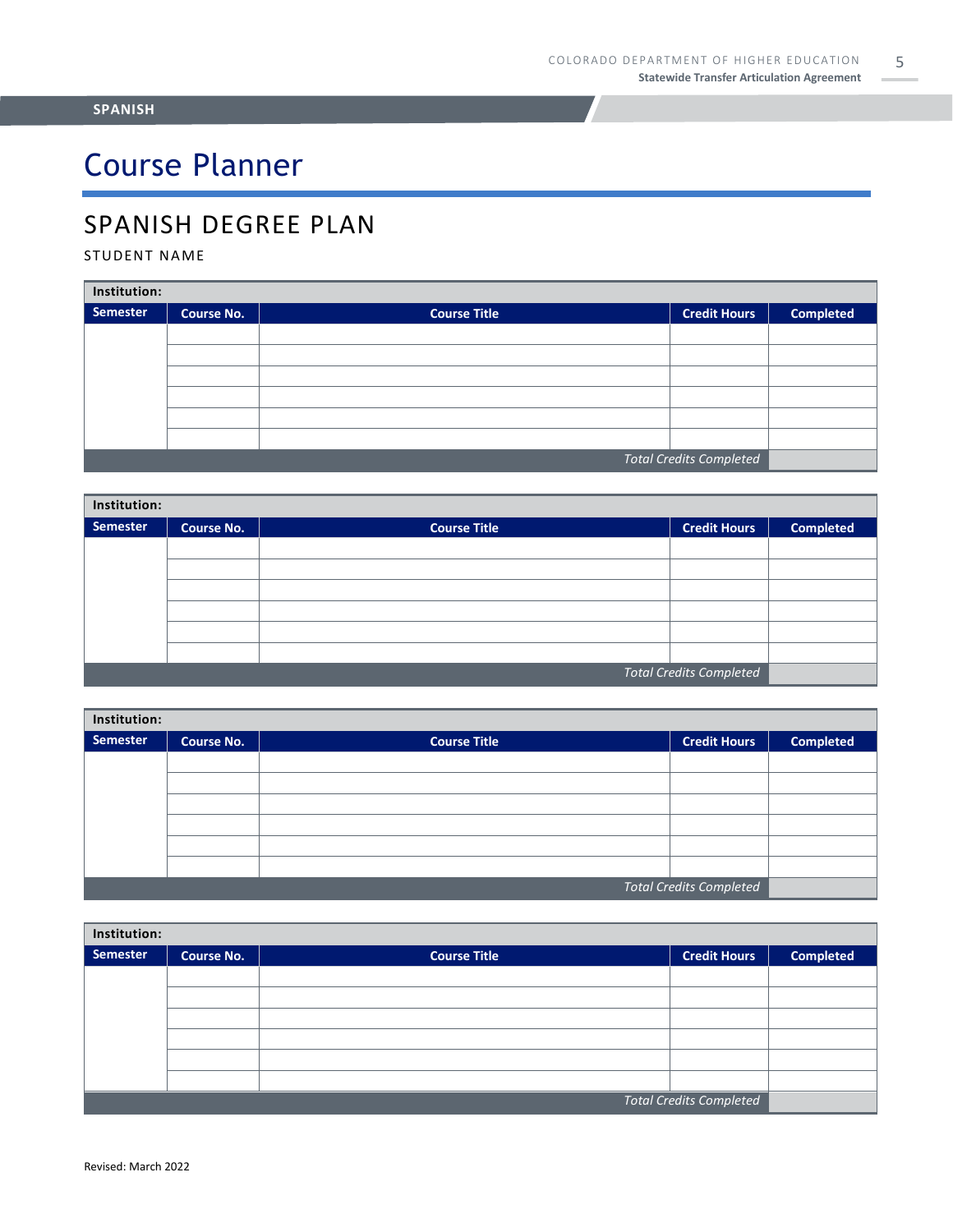# Contractual Language

### **INTRODUCTION**

A statewide transfer articulation agreement identifies the community college courses students need to take in order to graduate from a community college with a 60-credit Associate of Arts (AA) or Associate of Science (AS) degree with designation (DwD). Students are responsible for informing the admissions counselor or transfer advisor at their receiving four-year institution that they are completing a DwD.

It is important for students to understand that completion of an AA or AS degree within two years requires them to complete an average of 15 credits per semester (or 30 credits per year). Also, research shows that students who take classes in their major area within their first 30 credit hours are more likely to persist and graduate.

The guarantees and limitations below describe the minimum requirements to which all participating institutions have agreed. Students who believe an institution is not meeting the guarantees described below can file a complaint with the [CDHE.](https://highered.colorado.gov/filing-student-complaint) 

### **GUARANTEES**

Students who complete a DwD pursuant to the prescribed curriculum in this statewide transfer articulation agreement **and** pass all 60 credits with a C- or higher **and** are admitted to the receiving institution's corresponding degree program (see cover page) are guaranteed the following:

- 1. Junior standing with no more than 60 remaining credits to meet the graduation requirements for the baccalaureate degree program covered by this articulation agreement.
- 2. Completion of the receiving institution's lower division general education requirements as defined by the GT Pathways curriculum.
- 3. The same graduation requirements as students who begin and complete this degree program at the four-year institution.
- 4. Admission to all Colorado public baccalaureate awarding institutions (*except* Colorado School of Mines) is guaranteed to applicants who have completed any AA or AS degree from a Colorado public two-year institution after high school graduation, provided certain requirements are met. To see these requirements, please refer to the Colorado Commission on Higher Education's Admissions [Standards Policy](https://highered.colorado.gov/sites/highered/files/2020-03/i-partf_0.pdf), section titled "Guaranteed Transfer Admissions" [here.](https://highered.colorado.gov/educators/policy-funding/cche-policies-procedures) Please note: Students transferring to a University of Colorado institution (Boulder, Colorado Springs, Denver) must satisfy the CU System's MAPS (Minimum Academic Preparation Standards) requirement.
- 5. Per the Commission's **[Prior Learning Assessment](https://highered.colorado.gov/sites/highered/files/2020-03/i-partx.pdf)** policy, section 2.07, and pursuant to Colorado Revised Statutes §23-1-108 (7)(b)(II)(A), "a state institution of higher education that admits as a junior a student who holds an associate of arts degree, associate of applied science degree, or associate of science degree that is the subject of a statewide degree transfer agreement shall not require the student to complete any additional courses to fulfill general education requirements", and that the receiving institution of higher education is responsible for the total cost of tuition "for any credit hours that exceed the total credit hours required for a native student or that extend the total time to receive the degree beyond that required for a native student".
- 6. The Commission's Prior Learning Assessment policy also states "every Colorado public institution of higher education shall accept in transfer from within the institution and from other state institutions of higher education prior learning assessment credit awarded for GT Pathways requirements" (section 3.01), and "Colorado public institutions of higher education shall not prohibit students from meeting general education/GT Pathways requirements with prior learning assessment credit" (section 3.02).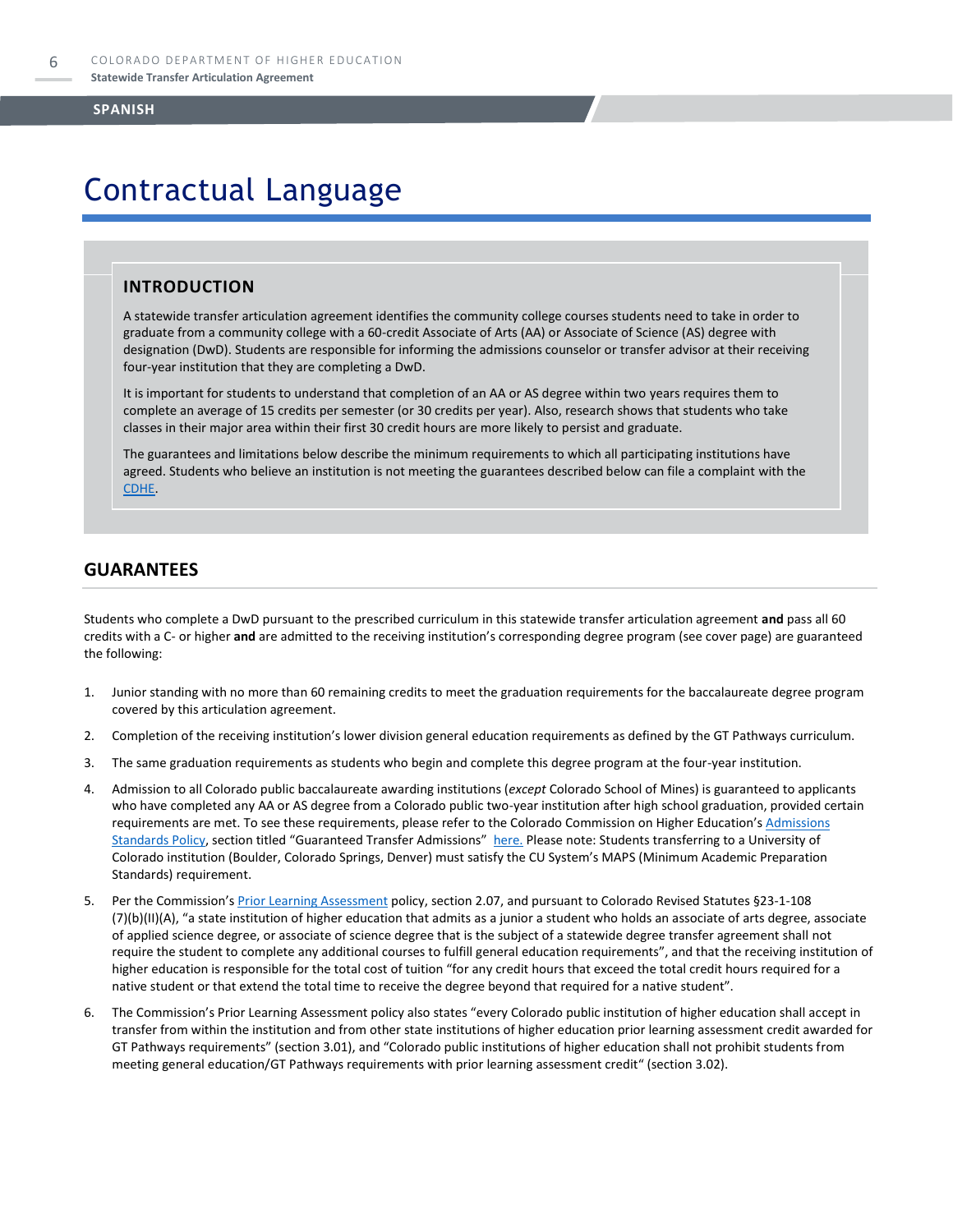### **LIMITATIONS**

- 1. Students must meet all admission and application requirements at the receiving institution including the submission of all required documentation by stated deadlines. Students are advised to consult with the Office of Admissions at the institution to which they intend to transfer.
- 2. Only courses with grades of C- or higher are guaranteed to transfer.
- 3. Admission to a receiving institution does not guarantee enrollment in a specific degree program. Some programs at receiving institutions have controlled entry due either to space limitations or academic requirements.
- 4. The credit and course transfer guarantees described in this agreement apply to the specific degree programs covered by this agreement (see cover page). If the student changes majors, receiving institutions will evaluate application of the courses designated in this agreement to other degree programs on a course-by-course basis.
- 5. Students are allowed to use credits awarded by exam, such as AP (Advanced Placement) and IB (International Baccalaureate), as long as those exams are listed on the exam table[s here,](https://highered.colorado.gov/get-credit-for-what-you-already-know) or may use challenge exams to fulfill GT Pathways requirements (not necessarily major requirements) and those credits are guaranteed to transfer and apply to GT Pathways requirements at the receiving institution per the Colorado Commission on Higher Education's Policy I, X: Prior Learning Assessment. See the [entire policy](https://highered.colorado.gov/sites/highered/files/2020-03/i-partx.pdf) for more information.
- 6. The receiving institution shall accept all applicable credits earned within ten years of transfer to the receiving institution. Credits earned more than ten years earlier will be evaluated on a course-by-course basis.
- 7. All the courses a student needs to take in the associate degree program covered by this statewide transfer articulation agreement are listed in the prescribed curriculum. Course substitutions are allowed as long as the student and both the sending and receiving institutions agree to the substitution; such agreement should be documented in writing and the student should keep a copy until the baccalaureate degree is conferred. Note that if students substitute a course, then this is no longer a statewide agreement and some of the guarantees are only for the receiving institution that agreed to the substitution. **Any additional courses taken in the discipline covered by this agreement might not count toward the requirements of the major at the receiving institution.** Students can avoid this problem by taking no more courses in the discipline beyond those identified in the prescribed curriculum. STUDENTS SHOULD CONSULT THE PROGRAM ADVISOR AT THE RECEIVING INSTITUTION FOR GUIDANCE. Any advisement from an academic advisor should be obtained IN WRITING.
- 8. Students seeking K-12 teacher licensure may not use this agreement because teacher preparation programs have different requirements for educator licensure.

*Because of the limitations above, students must consult with the Office of Admissions at the institution to which they are transferring.*

### **Addendum to Agreement**

Students who do not complete an AA/AS degree can use the prescribed curriculum in a statewide transfer articulation agreement as a common advising guide for transfer to all public institutions that offer the designated bachelor's degree program. Please note the following:

- 1. Students are guaranteed application of general education courses completed with a C- or higher in the prescribed curriculum in this agreement up to the established maximum in each GT Pathways content area.
- 2. Except in special cases (e.g., the partial completion of a required sequence of courses or variation in the number of credit hours institutions award for course equivalents), students can expect that courses specified within the prescribed curriculum in this agreement, successfully completed with a C- or higher, will fulfill the relevant course requirements in the designated major.
- 3. Receiving institutions will evaluate all courses other than those specified in this agreement on a course-by-course basis.

Students transferring without a completed AA/AS degree must consult with the Office of Admissions at the institution to which they are transferring to review the issues identified above, and to make sure they meet all admission and application requirements at the receiving institution, including the submission of all required documentation by stated deadlines.

This agreement will be reviewed by disciplinary faculty no less frequently than every five years. *The agreement will remain in force until such time as it is formally modified or terminated.*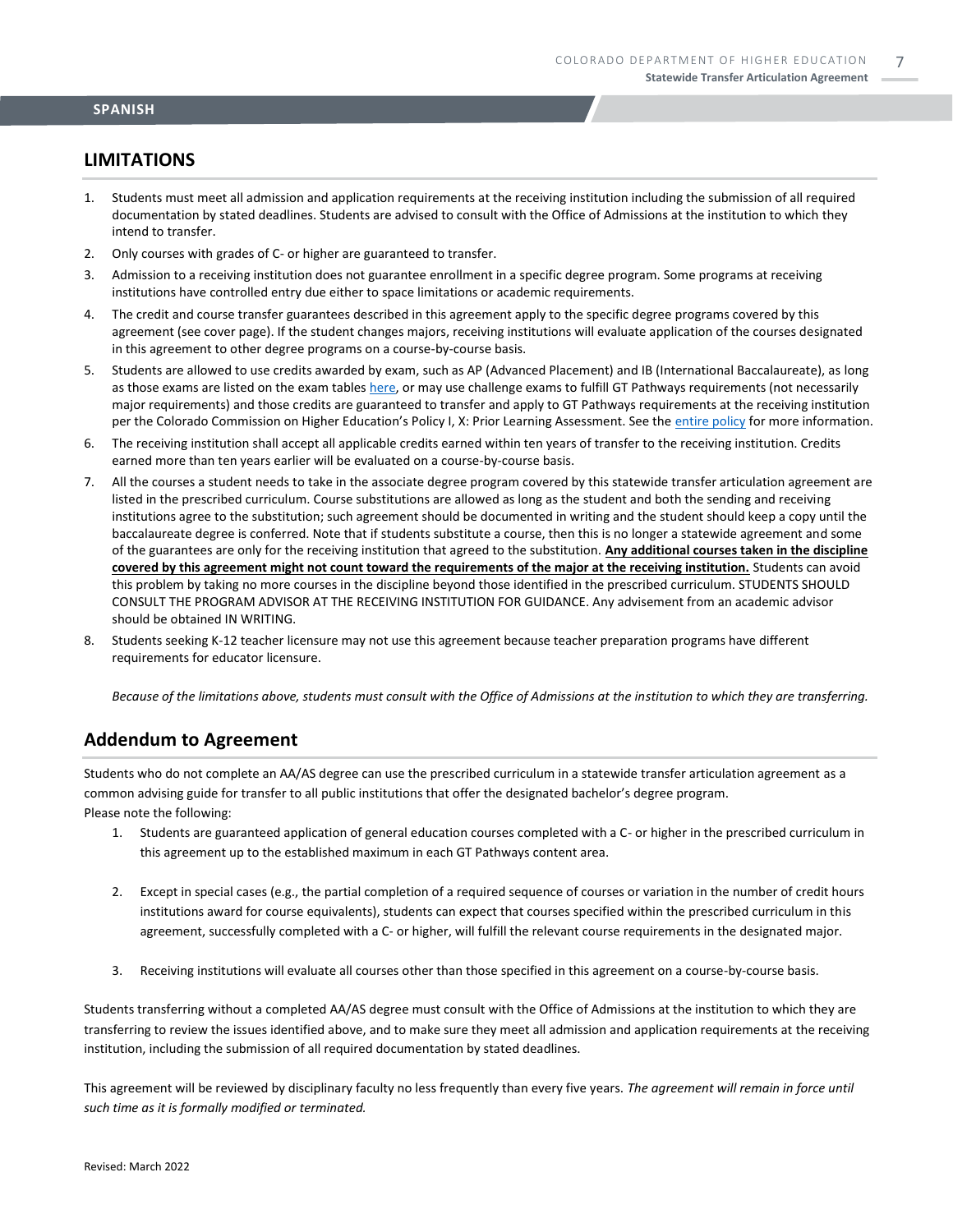The Department of Higher Education – in consultation with the General Education Council – may make minor technical changes to this agreement on behalf of participating institutions. The most current version of the agreement can be found on the [CDHE website.](https://highered.colorado.gov/transfer-degrees) Institutions that wish to join or withdraw from this agreement should consult the Division of Academic Affairs at the Colorado Department of Higher Education. Terms and processes are outlined in the Commission's policy on Statewide Transfer and GT Pathways, available at the [CDHE website.](https://highered.colorado.gov/educators/policy-funding/general-education-ge-council/gtpathways/transfer-agreements)

A paper or hard copy of this document may not be the most current version of the agreement—check th[e website](https://highered.colorado.gov/transfer-degrees) of the Colorado Department of Higher Education for the most current version.

*Signatures from institutional/system Chief Academic Officers for all participating institutions, as listed on the cover page, have signed this agreement. Signatures of Chief Academic Officers, who possess or have been delegated authority to enter into this agreement on behalf of their institution or institutions (in some cases by the institutional or system governing board), are on file in the Division of Academic Affairs at the Colorado Department of Higher Education.*